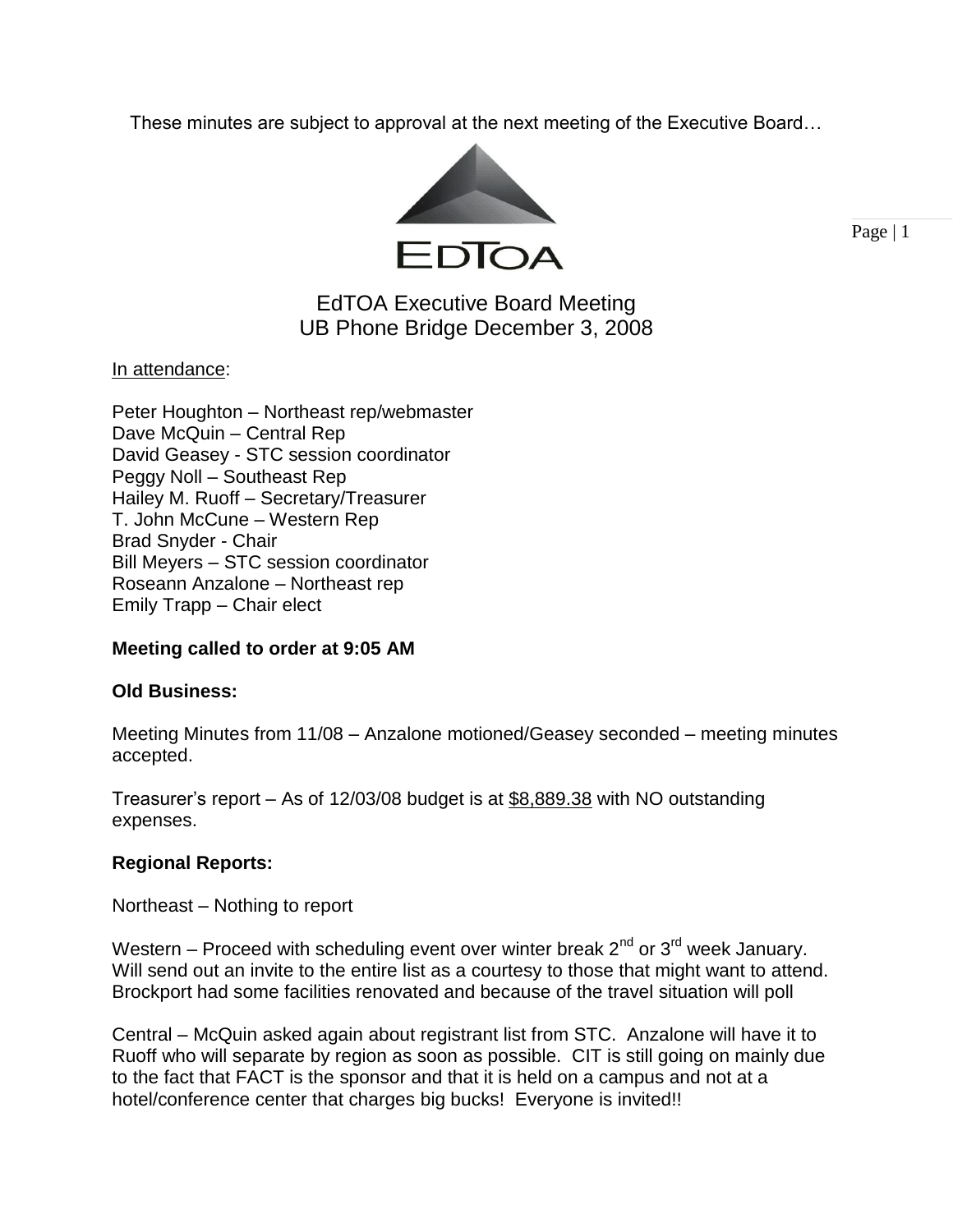Southeast – CUNY Tech Conference - Dec. 5, 2008, at John Jay College Trapp will be attending with some of her staff. Good opportunity to meet with our CUNY partners. She is also meeting with a local high school and Crestron folks to try to get technology into this school as there is no tech. Anzalone advised that donation to local schools is very prudent and is how her school surpluses "old" equipment. Noll informed us that conditions at Dutchess have not improved and all are worried about future work. Trapp spoke to Westchester CC about video conferencing equipment since they received a grant to use this technology with their nursing program.

#### **NEW Business:**

EdTOA Remote Conference – Discussion ensued about possible webcasting/video conferencing of ½ today sessions in lieu of STC. This could be simply done by taking session ideas that were thrown out during STC planning and have individual campuses sponsor.

Discussion ensued about waiting to see what STC planning committee comes up with for virtual conference.

Series of live webcasting could be a possibility from individual campuses to entire membership.

We could wait for SUNY results on virtual conference and see if subsidizing would happen.

Second Life was mentioned as a vehicle for presenting.

Consensus that we will wait until STC planning committee comes back with their solution.

SBE conference discussed. McQuin will contact Baycura for information.

#### **OTHER:**

Snyder noted that state contracts have expired (IE. Crestron and others) and would like to know status. Since states contract has not come out there are vendors unwilling to bid on projects until contracts are "out." McQuin discussed what he heard from his purchasing agent and that he thought January we would hear some announcements.

Meyers motioned to adjourn; Houghton seconded Meeting adjourned at 9:52 AM. Respectfully submitted:

Hailey M. Ruoff **Secretary** 

Page | 2